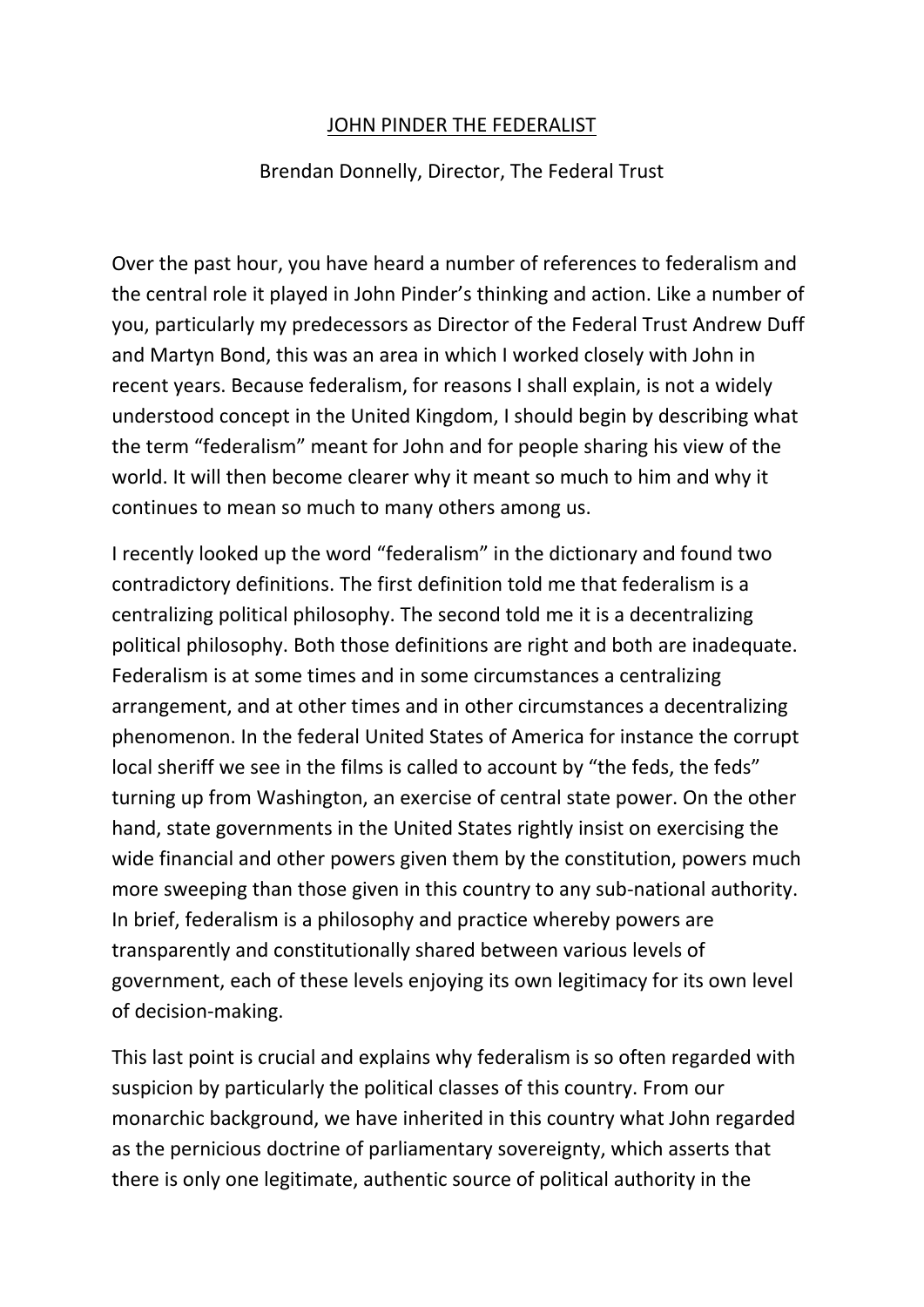United Kingdom, namely the Westminster Parliament. In accordance with this doctrine, all other levels of government, be they national, sub‐national or even European, enjoy only an inferior and derived legitimacy. Until very recently, the underlying political philosophy of the United Kingdom has been the very opposite of federal in its culture.

As a federalist, John derived great interest and pleasure from the burgeoning debate about Scottish and Welsh devolution and possible Scottish independence. He was a unionist, but welcomed the emergence of distinctly Scottish and Welsh levels of decision‐making, legitimized by democratic elections and increasingly working in collaboration with Whitehall and Westminster, but not subordinated to them. In theory, the powers exercised by the Scottish and Welsh Parliaments, indeed their very existence derive from the indulgence of the Westminster Parliament. It is however now almost inconceivable that the Scottish Parliament in particular could in reality be abolished by Westminster or its existing powers curtailed.

For most of his life, the focus of John Pinder's federalist activity was the European Union, a level of government at which he rightly thought a number of important decisions could best be taken, notably those relating to trade, the environment, internal and external security and human rights. It is worth recalling that when John was a young man many of those who regarded themselves as federalists did not see the European Community as a particularly interesting vehicle for their aspirations. Their focus was much more upon plans for world government, geared often around an extension of the powers of the United Nations. John never lost his interest in the concept of world government, but he believed that for the foreseeable future the European Union was by far the most plausible forum for increasing the effectiveness and rationality of governance in the interests of the citizen. His European option was an interesting example of the balance John always sought to strike between long‐term goals and the intermediate steps necessary to achieve them. Nor was he averse to actions going beyond the strictly European horizon. An important preoccupation of his later years was his vision of a global climate community, bringing together initially the European Union and India in a sharing of decision‐making on environmental issues.